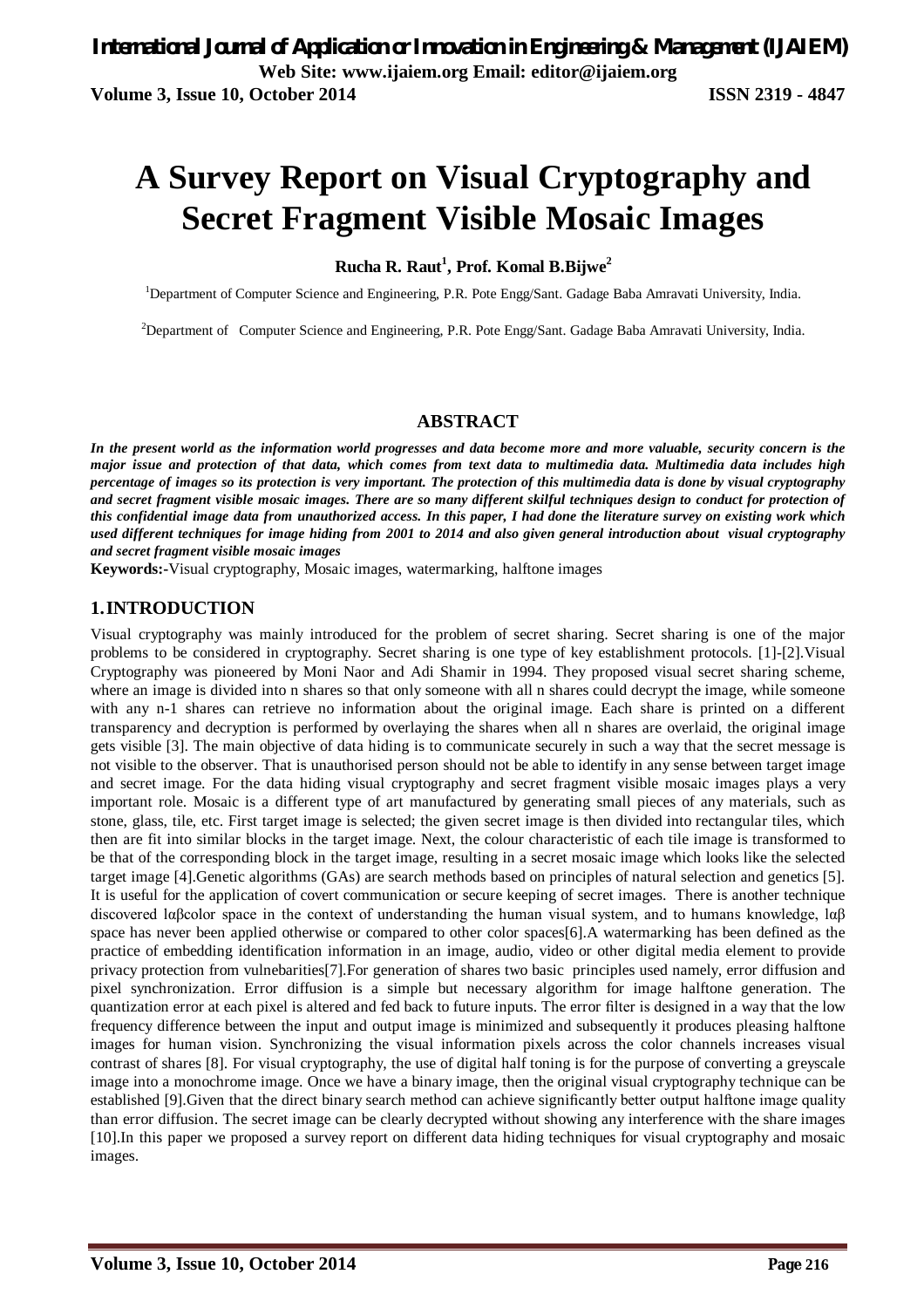# *International Journal of Application or Innovation in Engineering & Management (IJAIEM)* **Web Site: www.ijaiem.org Email: editor@ijaiem.org**

# **Volume 3, Issue 10, October 2014 ISSN 2319 - 4847**

# **2.LITERATURE SURVEY**

Chin Chen chang, Min- Shian Hwang, and Tung Shou Chen[11] have proposed a fast encryption algorithm for image cryptosystems in 2001. Vector Quantization, cryptography and other number theorem is the main platform for this cryptosystems.VQ is an useful technique to low bit rate image compression. In VQ first decomposition of images into vectors takes place and then vector by vector then are sequentially encoded Young-Chang Hou[12] have presented a technique for visual cryptography of color images in 2002 which consist of three methods for visual cryptography of gray-level and color images based on past studies in black and white visual cryptography, the halftone technology method, and the color decomposition method. His technique gives us backward compability with the ols results in black and white VS along with advantages of black and white VS which is very helpful visual system to decrypt secret image without computation like t out of n threshold scheme which can be applied to gray level and colourful images. Soo-Chang Pei and Jing-Ming Guo [13] have developed a hybrid method of combing noise balanced error diffusion (NBEDE) data hiding and kernel altered error diffusion (KAEDE) watermarking into one or more error diffusion images in 2003. The hybrid model is extended up to color images; in which large amount of information is embedded and has maintained good quality of result. It also proposed pixel based data hiding with noise balanced error diffusion along with block based digital watermarking technique with KAEDE and at last watermarking for error diffused images and hybrid data hiding takes place. Sabu M Thampi[14] have presented a information hiding technique in 2004 in which a brief history of steganography is explained along with techniques that were used to hide secret information. Textual , audio and image based information hiding techniques like Least Significant bit(LSB) insertion technique in which embed the information in graphical image file, masking and filtering techniques in which by making an image in a manner similar to paper watermarks and transformation techniques which is done by using discrete cosine transformation or wavelet transform. to hide information in significant areas of image. Clemens Fruhwirth[15] have presented a technique in 2005 in which he investigates the state of the art in hard disk cryptography. As the choice of the cipher mode is necessary for the security of hard disk data, they discuss the recent cipher mode developments at two standardization bodies, NIST and IEEE. CBC analysis is also done by Clemens Fruhwirth. It includes mainly (1) efficient algorithms for series of multiplications in a Galois field (2) password based security analysis cryptography with respect to low entropy attacks and (3) TKS1, a design template for secure key management.. After that they solve the difficulties arising from magnetic storage by using a technique such as antiforensic information splitter. Zhicheng Ni, Yun-Qing Shi, Nirwan Ansari, and Wei Su [16] have proposed a new data hiding technique in 2006, i.e. reversible data embedding technique, which can embed a large amount of data (5–80 kb) for a 512 512 8 grayscale image) the PSNR of the marked image versus the original image is guaranteed to be higher than 48 dB which kept a large percentage of visual quality for all natural images. For embedding of data it uses the zero or the smallest point of the histogram and slightly modifies the pixel grayscale values. All types of image are based on this technique. Dinu Coltuc and Jean-Marc Chassery[17]have presented a data hiding technique in 2007 like RCM, a modified version that allows robustness against cropping. It also is investigates the control of distortions introduced by the watermarking. It also analysed the mathematical complexity of the RCM watermarking, and a very low cost implementation is proposed. Finally, the RCM scheme is compared with Tian's difference expansion scheme with respect to the bit-rate hiding capacity and to the mathematical complexity. It is shown that the RCM scheme provides almost similar embedding bit-rates when compared to the difference expansion approach, but it has a considerably lower mathematical complexity. Yongjian Hu,Heung-Kyu Lee, Kaiying Chen, and Jianwei Li [18]have presented a algorithm based on integer Haar wavelet transform in 2008, propose an algorithm that selects expandable differences under the same selection threshold in two difference images and embeds the payload in two orthogonal embedding directions. Furthermore, no matter in which difference image, our algorithm can always give priority to the use of small differences, which improves image quality. Algorithm does not have the original layer embedding capacity limit. The algorithm performance is smooth and varies gradually with the change of payloads. InKoo Kang, Gonzalo R. Arce and Heung-Kyu-Lee [19] have proposed a new data hiding method in 2009, a color VC encryption method which leads to meaningful shares and is free of the previously mentioned limitations error diffusion and pixel synchronization basic principles used in the generation of shares. Error diffusion is a simple but basic algorithm for image halftone generation. In this technique the quantization error at each pixel is filtered and fed back to future input. for VS. Monisha Sharma[20], have presented a technique using chaotic schemes for data hiding in 2010.Their techniques basically provide security functions as well as visual check, which might be applicable in some applications.. To deal with the technical challenges, the two major image security technologies are under use: (a) Image encryption techniques to provide end-to-end security when distributing digital content over a variety of distributions systems, and (b) Watermarking techniques as a tool to achieve copyright protection, ownership trace, and authentication. They have done the current research efforts in image encryption techniques based on chaotic schemes are discussed. I-Jen Lai and Wen-Hsiang Tsai[21]have presented a technique of information hiding in 2011 which consist of secret image is first divided into rectangular shaped small fragments( tile images) and then for creating mosaic image they are fix to its next target image selected from a database. Secret key selects randomly some blocks of mosaic images to embed the information of tile image .A hacker without the key cannot retrieve the secret information as t he key can reconstruct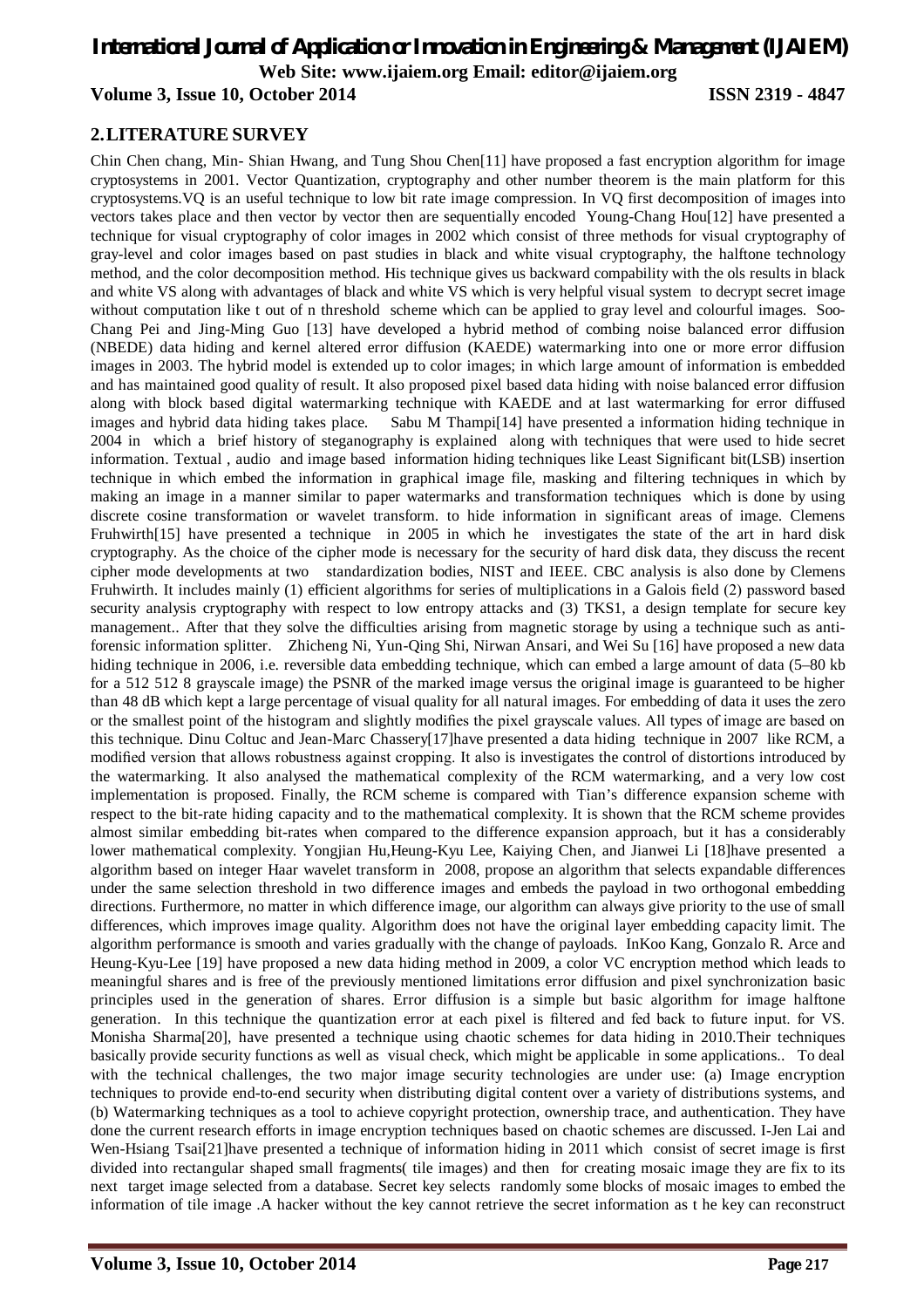# *International Journal of Application or Innovation in Engineering & Management (IJAIEM)* **Web Site: www.ijaiem.org Email: editor@ijaiem.org Volume 3, Issue 10, October 2014 ISSN 2319 - 4847**

the secret image by retrieving the embedded information. Jagdeep Verma, Dr.Vineeta Khemchandani [22] proposed scheme will add the merits of both visual cryptography as well as Invisible and Blind watermarking techniques in 2012, where we will generate the secret shares using basic visual cryptography model and then we will watermark these shares into some host image using invisible and blind watermarking. The decryption is done by stacking of the shares after the secret shares have been extracted by a simple watermark extraction method . The proposed watermarking scheme do not need the original image or any of its characteristics for the extraction of watermark, and hence the proposed scheme is blind Anuprita U. Mande and Manish N. Tibdewa[23] have presented a technique in 2013 for data hiding used in color video cryptography They introduced an error diffusion technique for generating halftone shares which are more pleasant to human eyes. From the review of Color visual cryptography schemes, it is seen that half toning of images is achieved by various methods in different schemes. In this paper, we will take a review of all these methods. At the same time we will compare all these methods and will adopt the one which will give us the best result with respect to color visual cryptography. Ya-Lin Lee and Wen-Hsiang Tsai [24] have proposed a new scheme in 2014 for secure image transmission which converts a secret image into a meaningful mosaic image with the same size and looking like a preselected target image. Secret key controls transformation process and that secret image is only recover by that key without any loss from mosaic image The proposed method is extended by Lai and Tsai , in which a new type of computer art image, called secret-fragment-visible mosaic image, was introduced.. The mosaic image is the output of rearrangement of the fragments of a secret image in disguise of another image called the target image preselected from a database.

| Sr.No          | Yea<br>r | <b>Author</b>                                                    | <b>Proposed Work</b>                                                                                                                                              |
|----------------|----------|------------------------------------------------------------------|-------------------------------------------------------------------------------------------------------------------------------------------------------------------|
| $\mathbf{1}$   | 2001     | Chin-Chen, Min<br>Shian Hwang, Tung<br>Shou Chen                 | Vector Quantization method achieved a low bit rate image<br>compression.                                                                                          |
| $\overline{2}$ | 2002     | Young Chang hou<br>Hou                                           | Gives backward compability with previous results in black and<br>white VS to decrypt the image                                                                    |
| 3              | 2003     | Soo Chang Pei<br>Jing Ming Guo                                   | Combine WBEDE \$ KAEDE in which large amount of<br>information is embedded & maintain good quality of results.                                                    |
| $\overline{4}$ | 2004     | Sabu M Thampi                                                    | Used LSB insertion discrete cosine transform technique to hide<br>image                                                                                           |
| 5              | 2005     | <b>Clemens Fruhwrth</b>                                          | They proposed efficient algorithm for series of multiplication in a<br>Galois field along with password based security analysis and<br>TKS1.                      |
| 6              | 2006     | Zbicheng<br>Ni, YunQing<br>Ansari, Weisu                         | Embed a large amount of data using zero or smallest point of the<br>histogram.                                                                                    |
| $\overline{7}$ | 2007     | Dihu Coltuc & Jean<br>Marc Chassery                              | Used data hiding technique like RCM having lower mathematical<br>complexity                                                                                       |
| 8              | 2008     | Yongjian Hu, Heung<br>Kyu<br>lee, Kaiying<br>Chen Jianwei        | Proposed algorithm which improve image quality by using Haar<br>wavelet transform by reversible data hiding                                                       |
| 9              | 2009     | <b>Inkoo</b><br>Kang,<br>R.<br>Gonzalo<br>Arce<br>,Heung Kyu lee | In this, quantization error at each pixel is filtered and fed back to<br>the future input for VS by using Matrices construction with VIP<br>synchronization algo. |
| 10             | 2010     | Monisha Sharma                                                   | They provide security function as well as visual check by using<br>chaotic schemes.                                                                               |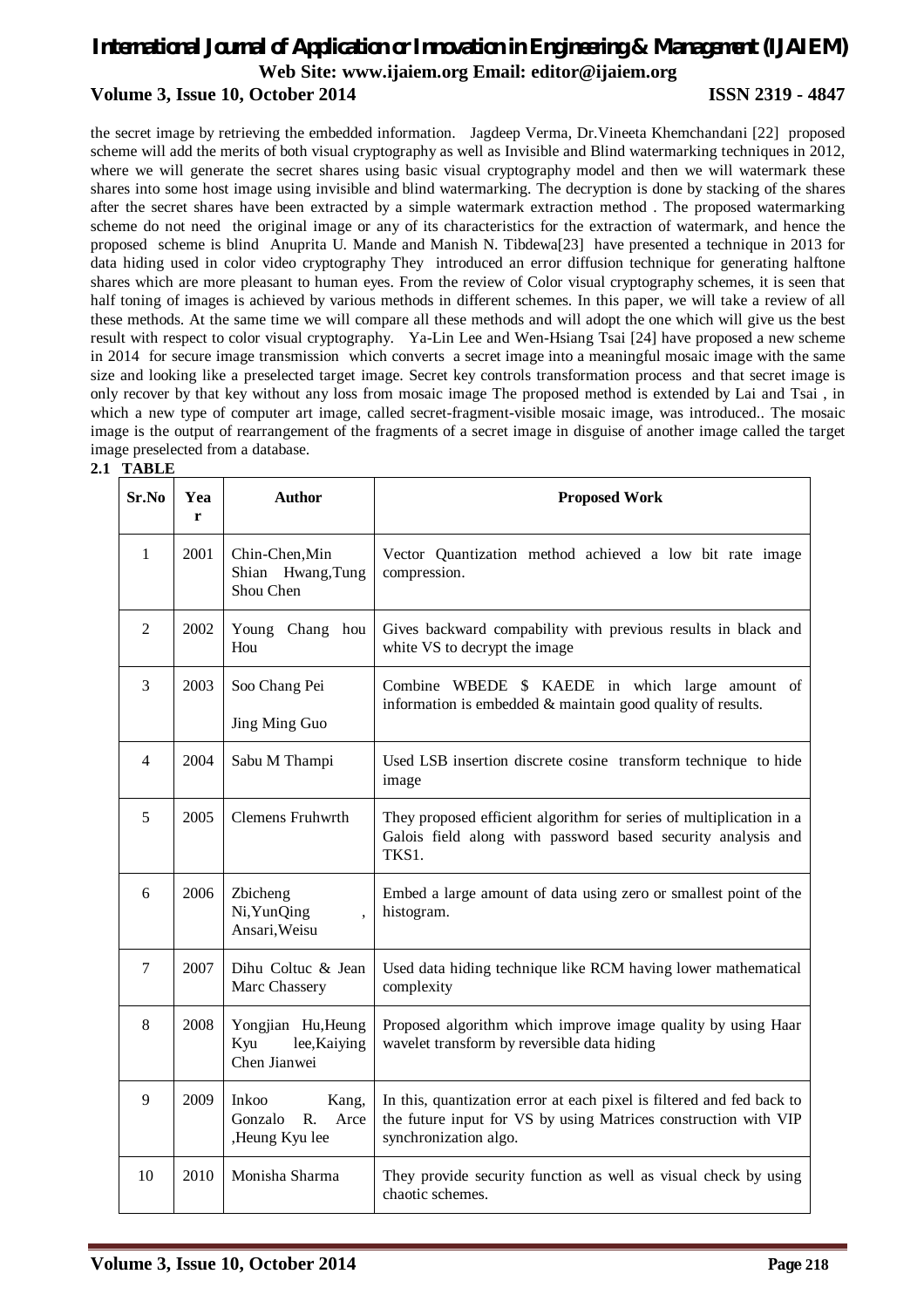# *International Journal of Application or Innovation in Engineering & Management (IJAIEM)* **Web Site: www.ijaiem.org Email: editor@ijaiem.org Volume 3, Issue 10, October 2014 ISSN 2319 - 4847**

| 11 | 2011 | .Wen<br>I-Jen<br>Lai<br>Hsiang Tsai           | Create a secret fragment visible mosaic image by fragmentation<br>technique to better data security by Mosaic Image Creation<br>Algorithm. |
|----|------|-----------------------------------------------|--------------------------------------------------------------------------------------------------------------------------------------------|
| 12 | 2012 | Jagdeep<br>Varma, Dr. Vineeta<br>Khemchandani | Add the merits of both VC $\&$ blind watermarking by avoiding any<br>feature from original image.                                          |
| 13 | 2013 | Anupita<br>u.Mande,Manish N.<br>Tibdewel      | They introduce color error diffusion technique for generating<br>halftone shares which are more pleasant to human eyes                     |
| 14 | 2014 | Ya Lin Bee, Wen<br>Hsiang tsai                | They converts secret image into a meaningful mosaic image with<br>the same size by reversible color transformation.                        |

# **3.PROPOSED METHODOLOGY**

Proposed methodology has been divided into 2 phases.

### **3.1 Mosaic Image Creation**

In this first phase, Shamir secret sharing algorithm is used by which a secret is divided into parts, giving each participants its own unique part, some of the parts or all of them are needed in order to reconstruct the secret counting on all participants to combine together, the secret might be impractical and therefore sometimes the threshold scheme is used. Now fitting the tile images of the secret image into the target blocks of a preselected target image. After this transforming the color characteristic of each tile image in the secret image to become that of the corresponding target block in the target image and rotating each tile image into a direction with the minimum RMSE value with respect to its corresponding target block. After the rotation embedding relevant information into the created mosaic image for future recovery of the secret image. In this way we get the output secret fragment visible mosaic image.

### **3.2 Secret Image Recovery**

In this second phase, extracting the embedded information for secret image recovery from the mosaic image, and recovering the secret image using the extracted information by secret image recovery algorithm. In this phase result will be calculated and optimize if required result is in the form of delay and accuracy

# **4.CONCLUSION AND FUTURE SCOPE**

In today's world where nothing is secure, the security of images is very important. In this paper I have surveyed different image hiding techniques in the span of 14years (2001-2014). I conclude that all techniques are good for data hiding and have their own advantages and disadvantages and give a security so that no one can access the image which is in the open network. Good mosaic image creation results are guaranteed only when the database is large in size so that the selected target image can be sufficiently similar to the input secret image. In future it may be may be directed to allowing users to select target images from a smaller sized database or even freely without using a database, as well as to developing more information hiding applications using the proposed secret-fragment-visible mosaic images.

# **REFERENCES**

- [1] Er. Supriya Kinger, "Efficient Visual Cryptography", Journal of emerging technologies in web intelligence, vol. 2, no. 2, may 2010
- [2] Musaab R. Abdulrazzaq ,"Visual Cryptography Vs Bit Level Secret Sharing For Image Encryption" Eng. & Tech. Journal, Vol.28, No.7, 2010
- [3] Moni Naor and Adi Shamir, "Visual cryptography", Springer veriag,1998.
- [4] Nitin Kumar Agrawal, Neeraj Pandey& Ashish Arya," Data Hiding System with Mosaic Image for Protected Communication", International Journal of Computer Trends and Technology (IJCTT) ,volume 4 Issue 5,May 2013
- [5] Nithya Francis &Naveen ," Secret Fragment Visible Mosaic Image Using Genetic Algorithm", International Journal of Advanced Trends in Computer Science and Engineering (IJATCSE), Vol.2 , No.5, Pages :64-69 (2013) Special Issue of ICCECT 2013 - Held during September 20, 2013
- [6] Erik Reinhard, Michael Ashikhmin, Bruce Gooch and Peter Shirley"color transform between images" IEEE 0272- 1716/01/\$10.00 © 2001
- [7] Jitendra Saturwar,Dr.D.N.Chaudhari" Digital Watermarking Scheme For Secret Images Using Visual Cryptography" International Journal of Scientific & Engineering Research, 6 ISSN 2229-5518 Volume 4, Issue 6, June-2013